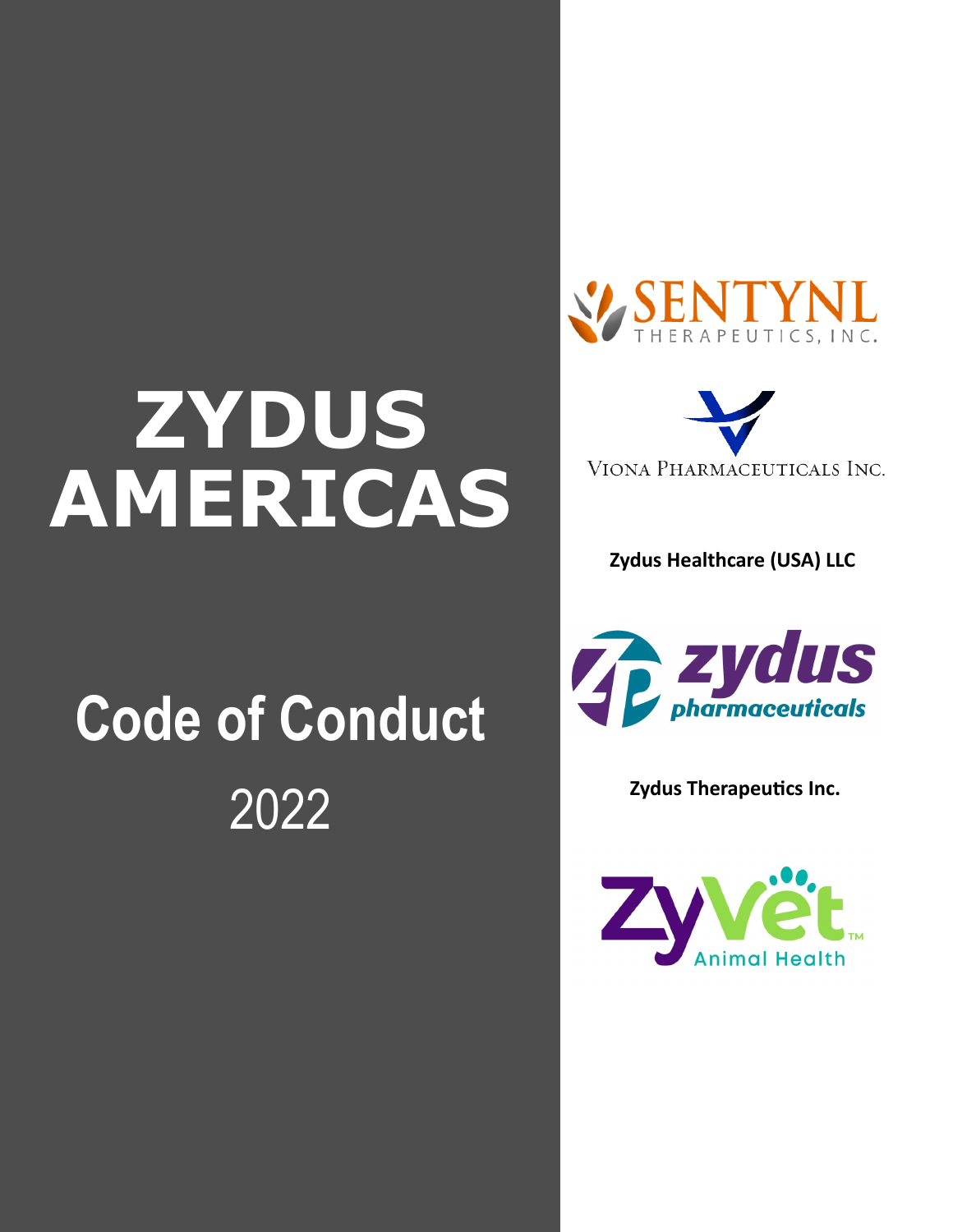| Letter from the Company                    | 3  |
|--------------------------------------------|----|
| <b>Group Values and Business Standards</b> | 4  |
|                                            | 5  |
| Using the Code of Conduct                  | 5  |
|                                            | 6  |
|                                            | 6  |
| Where to Ask Questions or Report Concerns  | 7  |
|                                            | 7  |
|                                            | 7  |
| Investigations and Disciplinary Action     | 7  |
| Compliance with Laws                       | 8  |
| Fair Competition and Antitrust             | 8  |
| Anti-Bribery and Anti-Corruption           | 9  |
|                                            | 9  |
|                                            | 10 |
|                                            | 10 |
| Product Quality and Safety                 | 11 |
| Environmental Laws and Regulations         | 11 |
|                                            | 12 |
|                                            | 12 |
|                                            | 13 |
|                                            | 13 |
|                                            | 14 |
|                                            | 15 |
| Accurate Books and Records                 | 15 |
| Government Audits and Investigations       | 15 |
| Participation in Other Companies           | 15 |

| $\mathbf{3}$    |                                               |    |
|-----------------|-----------------------------------------------|----|
| 4               |                                               | 16 |
| 5               |                                               | 16 |
| 5               |                                               | 16 |
| 6               |                                               |    |
| $6\phantom{1}6$ | Workplace Harassment, Bullying and Violence   | 17 |
|                 |                                               | 18 |
| $\overline{7}$  | Records and Information Management            | 18 |
|                 | <b>Ethical Decision-Making Framework</b>      | 19 |
| $\overline{7}$  | <b>Acknowledgement and Certification Form</b> | 20 |
|                 |                                               |    |

# Table of Contents **Table of Contents**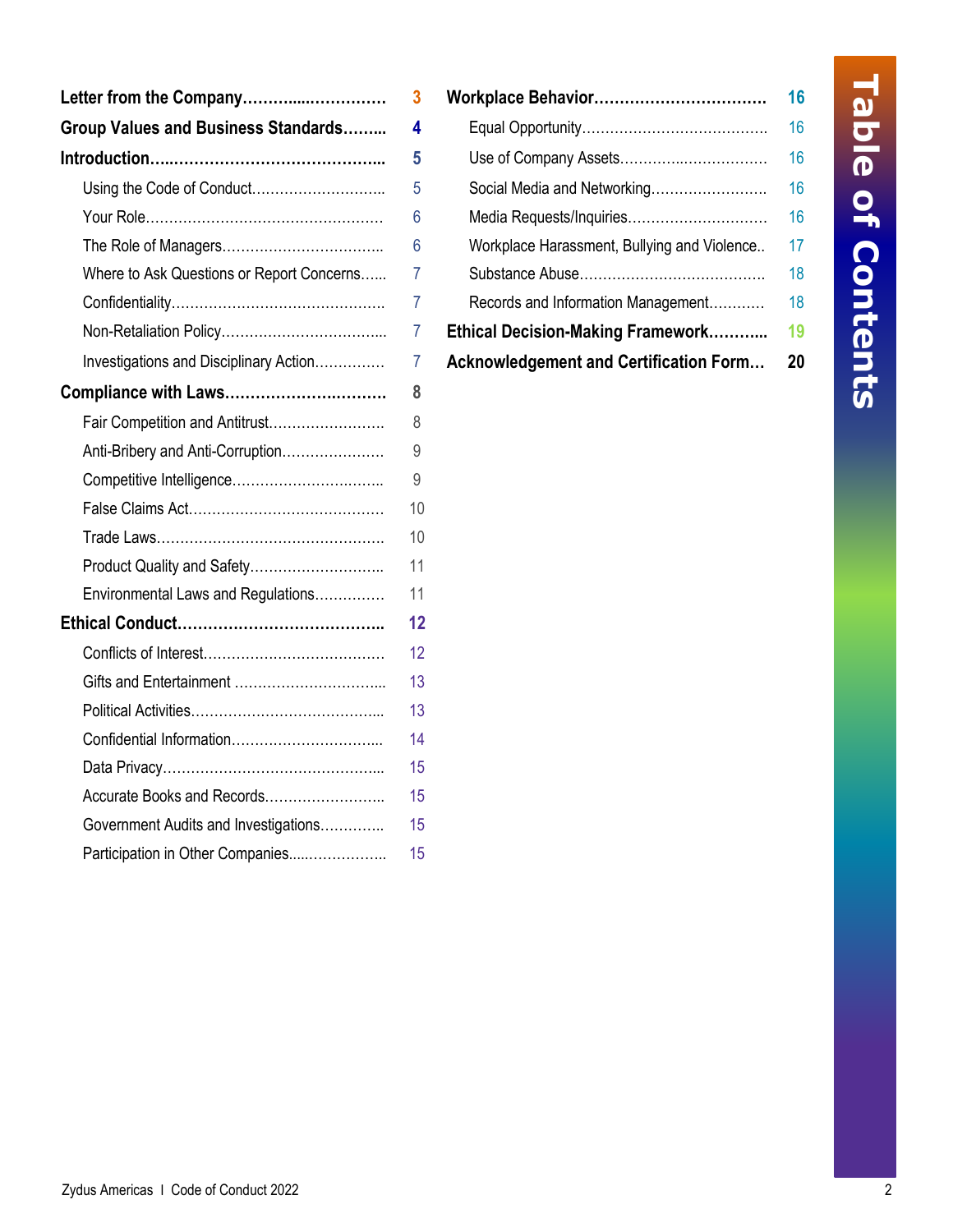January 1, 2022

Dear Colleague,

We operate in an increasingly complex and highly regulated industry. As employees of Zydus Americas, we are all responsible for understanding the important ethical and legal issues that affect our business, complying with the laws, and acting in accordance with our core value of absolute honesty and integrity, at all times.

As we continue to grow our business and build our future, we must continue to comply with all applicable laws and act with the highest ethical standards. This Code of Conduct is an essential resource designed to set forth the company's policies on business conduct as well as guide sound, ethical decision-making. This Code of Conduct reflects our core values and outlines your personal accountability to sustain our reputation for legal and ethical behavior.

As a Zydus Americas employee, you are required to review this Code of Conduct annually and adhere to all aspects of it in order to ensure that we uphold our legal and ethical responsibilities to each other, our customers, the healthcare community, patients, regulators and the communities in which we work and live.

Thank you for your commitment to compliance and to the organization. Your support, and the work you do every day, is critical to the continuous success of the company.

Zydus Management Team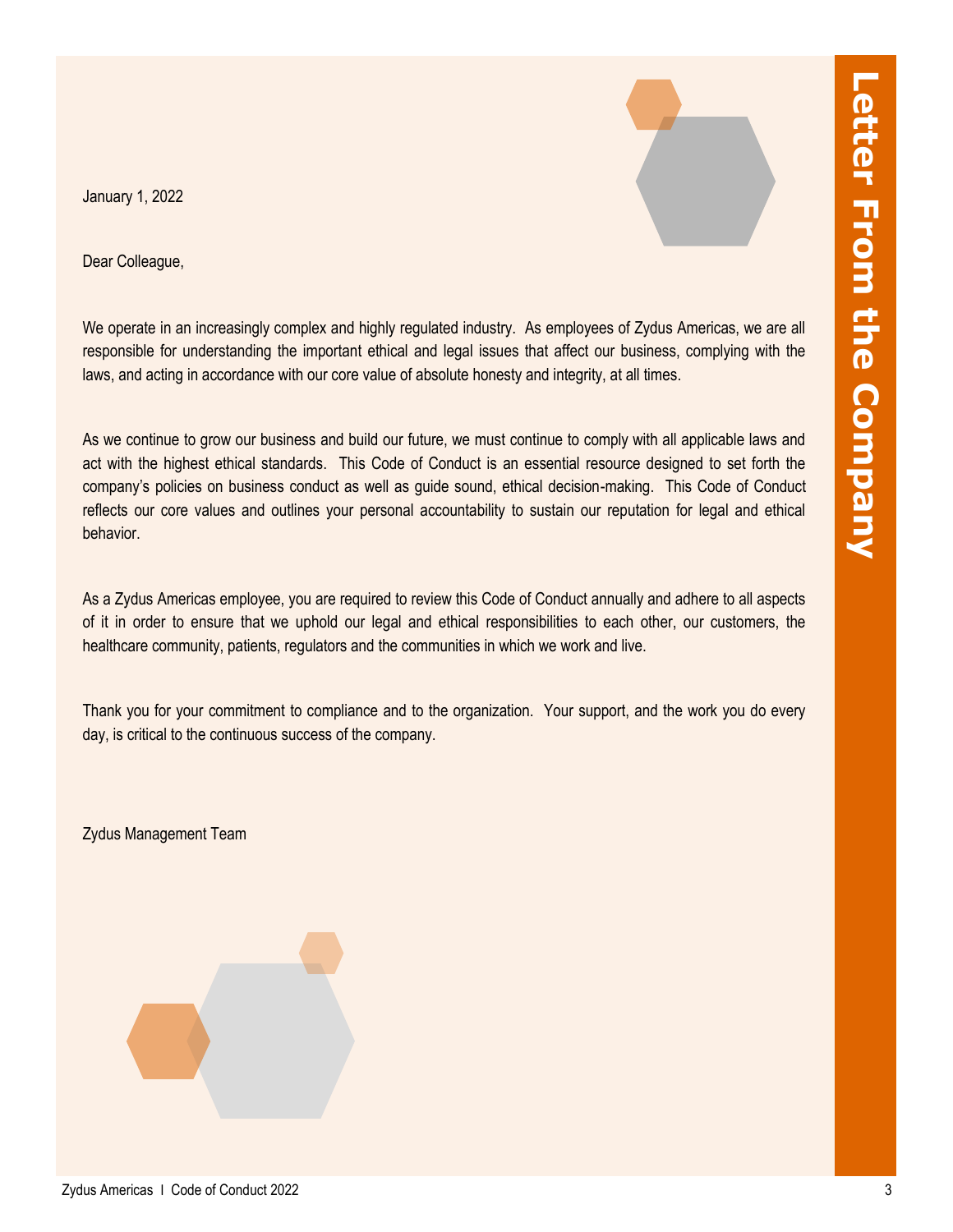We believe that the best way to operate a business is to base it on well-founded fundamental beliefs. We call these "core values." Our core values include:

# *Safety, Quality, and then Quantity*

Every aspect of our business reflects our priorities: safety first, quality and then quantity. We will sacrifice quantity to produce a quality product in a safe manner.

# *Absolute Honesty and Integrity*

As a member of our team, your actions reflect back on the Company and other team members. It is expected that every member of our team acts with absolute honesty and integrity.

# *Customer Driven, both Internal and External*

Each employee is responsible for delivering exemplary service to both our external and internal customers. Our success is based on our desire and ability to respond to our customers' needs. Customer satisfaction ultimately allows for the success of our Company.

# *Reward on Merit*

We believe that the bast way to operate a business is to base it on well-founded fundamental<br>beliefs. We call free core values. Our core values include:<br>Safety, Quality, and then Quantity<br>Every sepect of our business refle We believe employees should be recognized and rewarded for their value to the organization and specifically for skills and competencies they have learned and demonstrated. We strive to create an environment in which individuals can work to reach their maximum potential and a reward system that recognizes the contributions of those individuals.

# *Resources Allocated Based on the Expectation of Profitable Growth*

The Company invests in ideas, products, and people based on their ability to contribute to the profitable growth of the Company.

# *Innovative in Quality Products and Service*

Entrepreneurial spirit is at the core of our Company. We pride ourselves on being innovative in our products, processes, and services. This is the foundation of our success.

# *Valuing Diversity*

It is Zydus Americas' policy to hire and retain a diverse group of talented and dedicated people who are focused on the success of the Company. We value and respect each and every employee in the organization and strive to create and maintain an environment that celebrates the many differences that make each of us unique.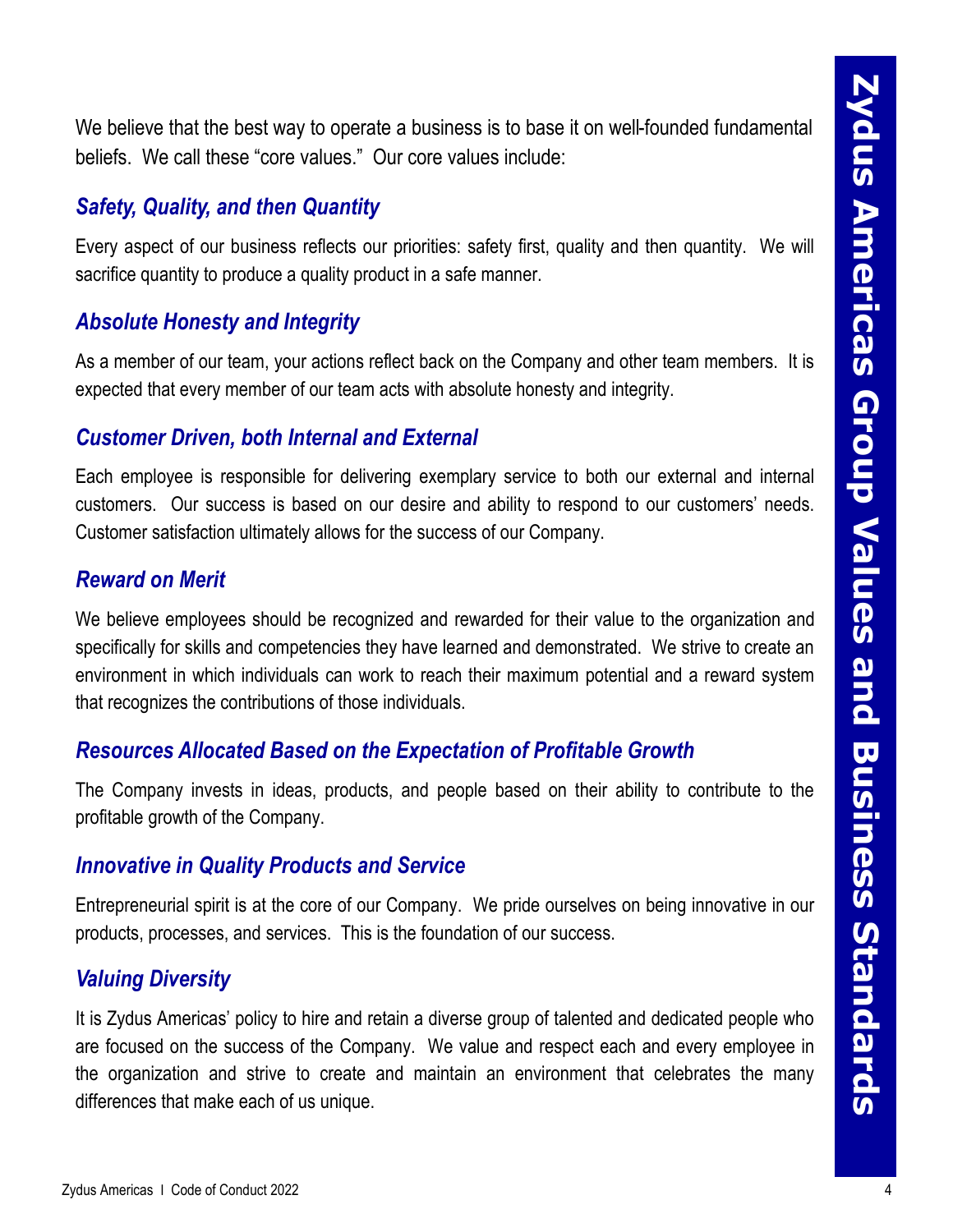## **USING THE CODE OF CONDUCT**

Zydus Americas (the "Company") is committed to conducting its business in accordance with our stated ethical values and in full compliance with all applicable laws. As part of this commitment, the Company has adopted this Code of Conduct. All Company directors, officers, managers and employees (collectively, "Associates") are expected to understand and abide by this Code of Conduct, and are expected to conduct themselves with the highest degree of integrity and honesty and in full compliance with all applicable laws.

This Code of Conduct is reviewed and updated annually to ensure it reflects current laws and regulations, business practices, policies and procedures. The Company will conduct periodic compliance training regarding the Code of Conduct and any related Company policies and procedures.

USING THE CODE OF CONDUCT<br>
Zydis Americas Pro "Control of Society" is control of the basiness in accordance with our elaborations<br>
conserved in this company was accorded the conserved in a spherical tensor, As and other co This Code of Conduct is not intended to be a comprehensive manual of all Company policies or responsibilities under the law that apply to your role, but rather a general guide to assist you in performing your job duties in accordance with applicable laws and the Company's ethical principles. In addition to the Code of Conduct, your specific business unit has compliance policies and procedures, including an Employee Handbook, applicable to your business unit ("Business Policies"). If you are unsure of the right course of action, Associates are encouraged to contact their manager, the Human Resources Department or the Compliance Officer for help.

In addition to the information set forth in this Code, Associates are responsible for knowing and following the laws and regulations that apply to the work we do. Associates are expected to be familiar with the rules and regulations that affect his or her particular job. If you are uncertain about any laws and regulations, reach out to the Legal Department before taking action.

Should you have any questions about this Code of Conduct, please contact the Legal Department or Compliance Officer.

## **When in doubt, ask yourself:**

- **1.** Is it legal?
- **2.** Does it comply with the Code of Conduct?
- **3.** Does it comply with Business Policies?
- **4.** Does it reflect our company values and ethics?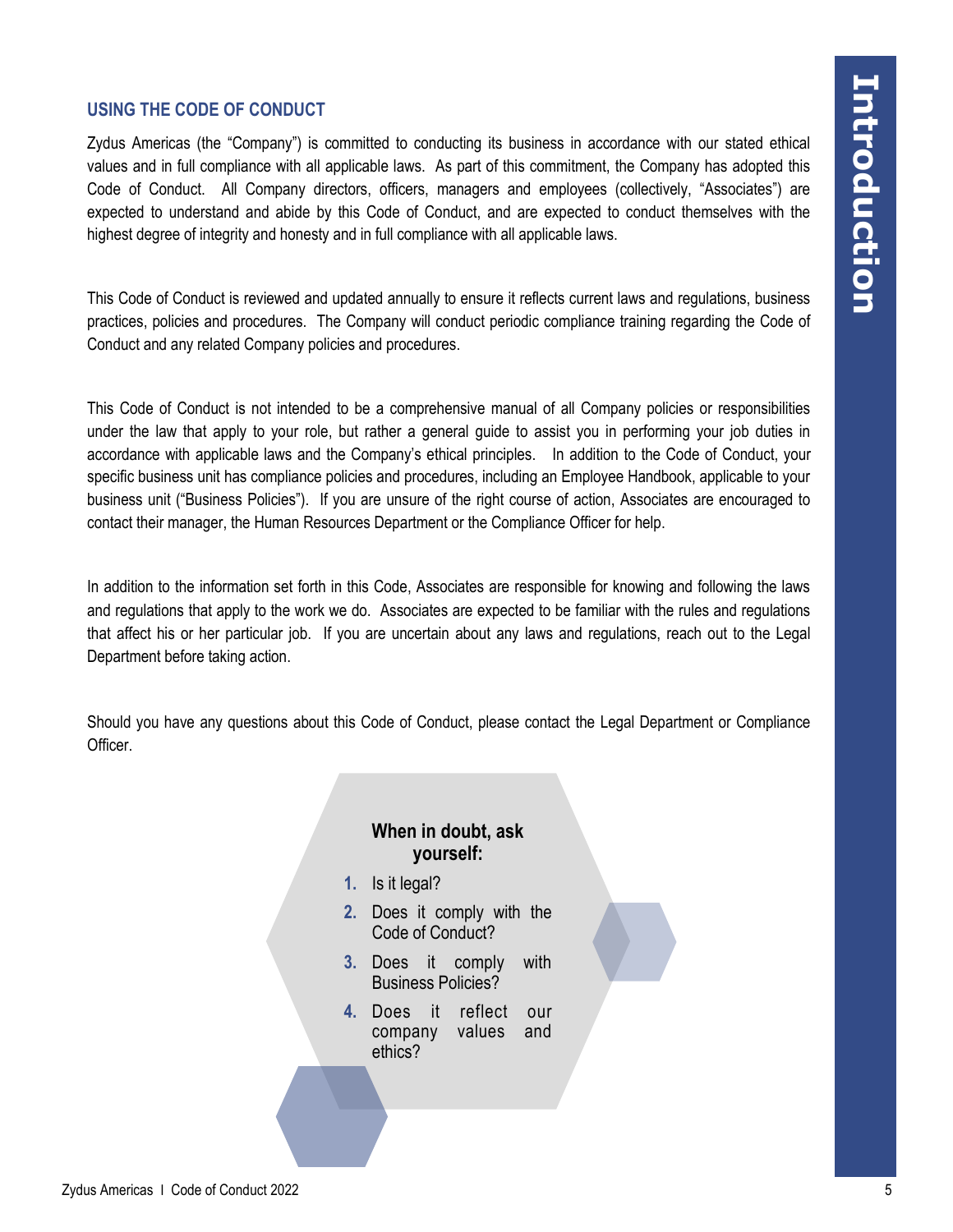#### **YOUR ROLE**

Each of us is individually accountable for acting in accordance with applicable laws, the Code of Conduct and Business Policies. The Company expects all Associates to report any known or suspected instances of non-compliance with the law, Business Policies or Code of Conduct and to seek guidance before engaging in any conduct that may involve a violation of applicable laws, Business Policies or Code of Conduct. Periodically, you must certify, in writing or electronically, that you have reviewed, read, understand and shall abide by the Code of Conduct.

If you fail to report a suspected violation of the Code of Conduct, Business Policies or law, or if you deliberately make a false report for the purpose of harming or retaliating against another Associate, you may be subject to disciplinary action, up to and including termination.

# **The Company expects Associates to:**

- Always act with honesty, fairness and integrity
- Know and understand the Code of Conduct and Business Policies and seek guidance when necessary
- Report known or suspected violations of the Code of Conduct and Business Policies
- Cooperate with investigations of any violation of the Code of **Conduct**

# **THE ROLE OF MANAGERS**

As a leader, you serve as an ethical role model and are held to a higher standard. This means proactively identifying questionable conduct, preventing problems before they occur and setting the right tone with your reports and across the company. Managers are expected to create a culture where ethical conduct is expected, recognized and valued and foster a culture that focuses on ethics and compliance.

# **Question:**

A colleague is doing something I believe may violate our Code of Conduct, but I am concerned that my supervisor won't do anything if I tell him, or worse, that he will make things difficult for me if I raise a concern. What should I do?

#### **Answer:**

Zydus expects Associates to report suspected violations of the Code of Conduct. Managers are expected to foster an environment where everyone feels comfortable asking questions and raising concerns. If you are not comfortable talking to your supervisor, you can raise the issue with the Compliance Officer, Human Resources or Legal Department or use the Compliance Hotline.

*Q&A*

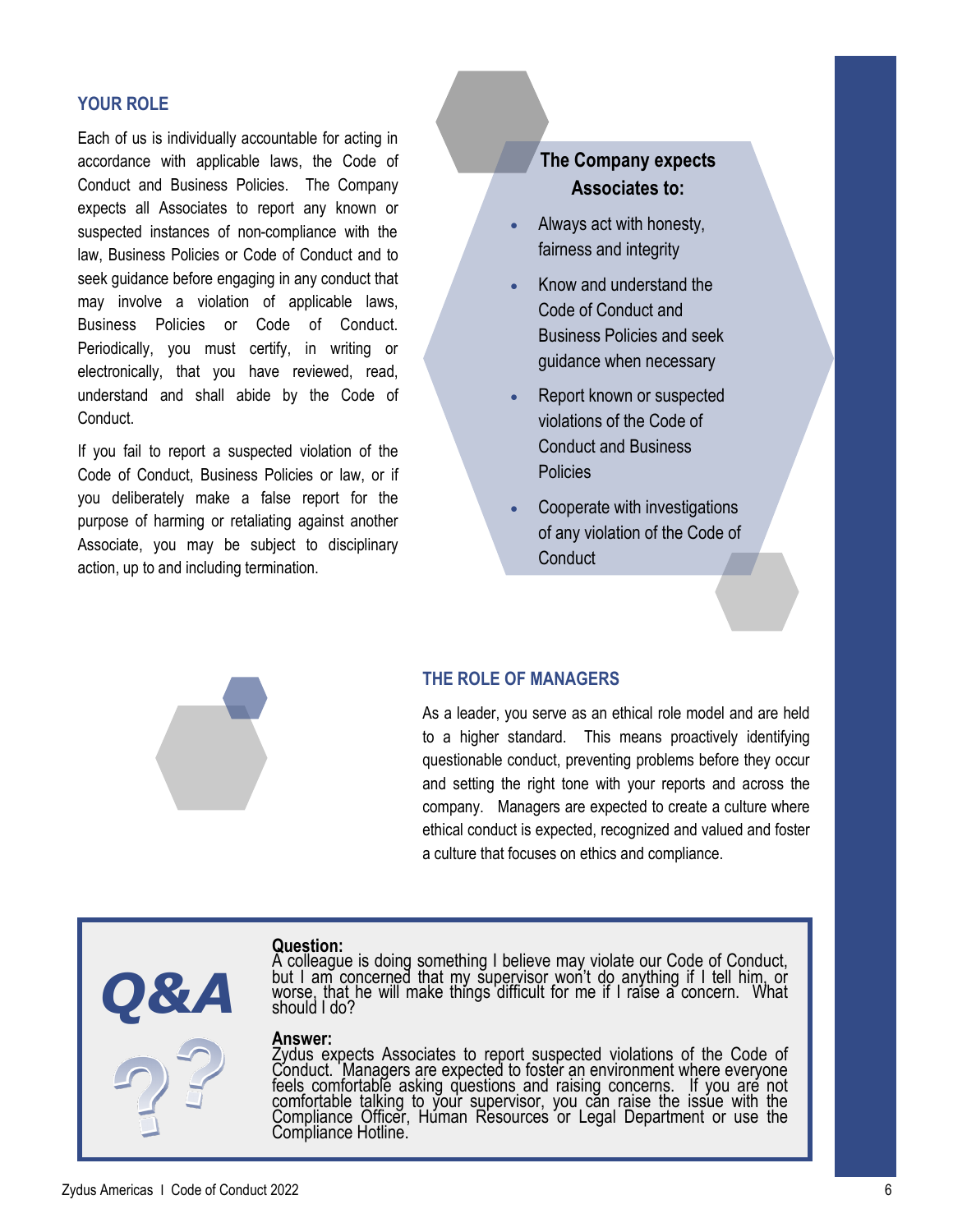## **WHERE TO ASK QUESTIONS OR REPORT CONCERNS**

To report a concern or ask a question, you may contact any of the following:

- Your manager or another senior manager
- The Human Resources Department
- **The Legal Department**
- The Compliance Officer
- The Compliance Hotline

#### **CONFIDENTIALITY**

The Company strives to handle all reported concerns in a confidential manner and will only share your identity and the information provided with those individuals who need to know such information in order to address the reported issue.

#### **NON-RETALIATION POLICY**

The Company does not permit retaliation of any kind against an Associate who in good faith raises a concern (regardless of whether it is an actual or potential instance of illegal or unethical misconduct) or who assists in an investigation of suspected wrongdoing. Reporting "in good faith" means making a genuine attempt to provide honest, complete and accurate information, even if it later proves to be mistaken. Intimidating or engaging in retaliation against an Associate may result in disciplinary action, up to and including termination.

For more information, please refer to your companyspecific policy.

#### **INVESTIGATIONS AND DISCIPLINARY ACTION**

The Company will investigate reports of alleged misconduct to determine if the Code of Conduct, Business Policies or applicable law has been violated.

You can ask questions or report any violation or potential violation of the Code of Conduct, Business Policies or applicable law by contacting:

**zydususa.ethicspoint.com**

**844-829-5519**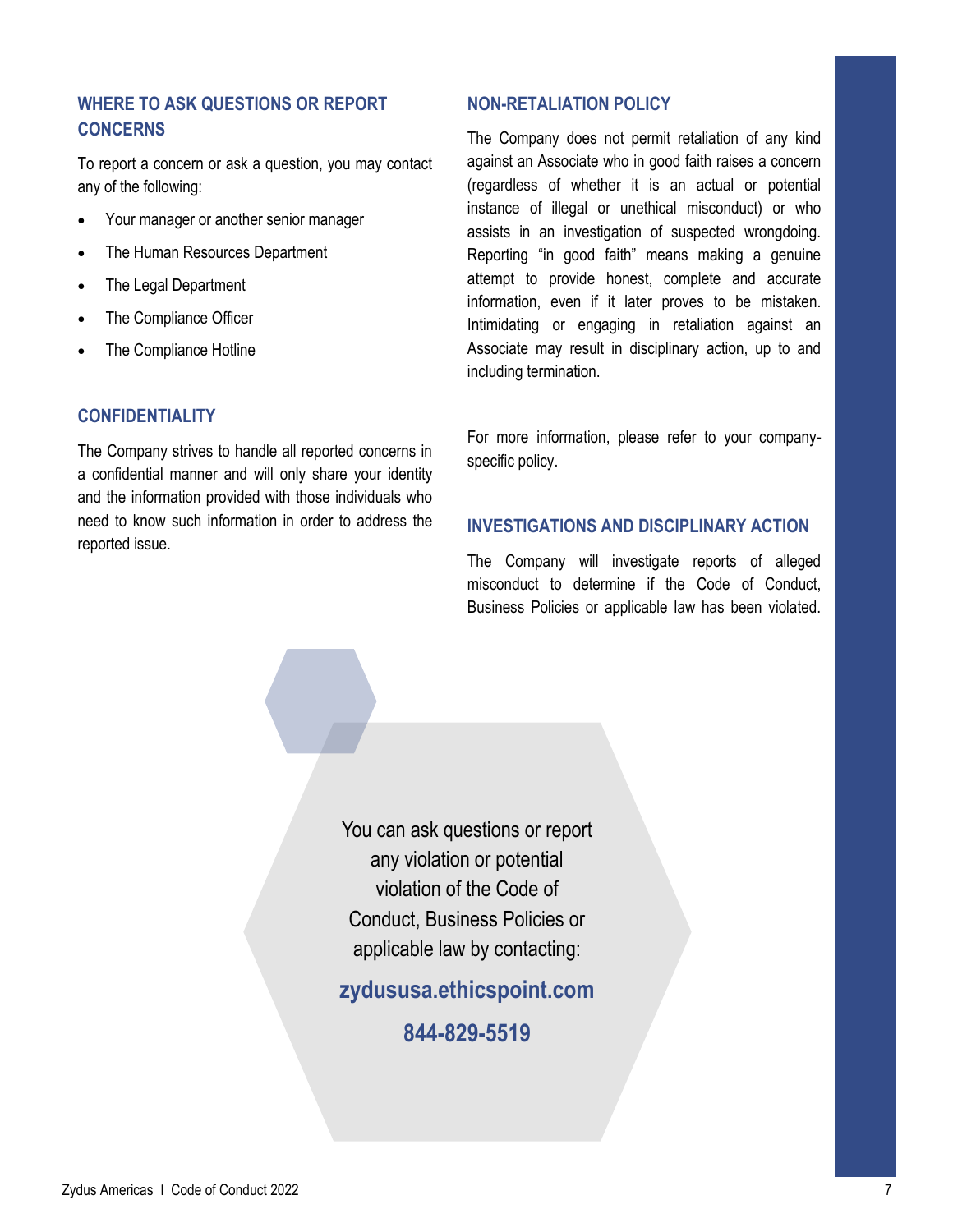Associates shall comply with all applicable laws, regulations and rules, including, but not limited to, those described below.

#### **FAIR COMPETITION AND ANTITRUST**

The Company believes in free and open competition and does not engage in improper practices that may hamper fair competition. The Company never looks to gain competitive advantages through unethical or unlawful business practices. We believe in competing vigorously, but always fairly.

Associates wall conduct 2022 8 **Conductive Conductive Conductive Conductive Conductive Conductive Conductive Complete Conductive Conductive Conductive Conductive Conductive Conductive Conductive Conductive Conductive Comp** All Associates are required to comply with antitrust and competition laws. These laws generally prohibit efforts or actions to restrain or limit competition between companies that would otherwise compete for business in the marketplace. Prohibited activities include agreements to fix prices, allocation of customers or market division agreements, participation in group boycotts, bid-rigging or other efforts to obtain or maintain a monopoly through something other than competition on the merits, also known as rationalizing the market.

For more information, please refer to your company-specific policy.

If a competitor attempts to engage in a discussion on price fixing, customer or market allocation, bid-rigging or any topic that seems to be about restricting competition, make it clear that you do not wish to participate in the discussion. Leave the conversation immediately and report the matter to the Compliance Officer. Under competition laws, even the appearance of wrongdoing can create issues.

#### **Question:**

A representative of a competing pharmaceutical manufacturer asked me to join a zoom meeting with other competitors to rationalize the diabetic solutions market where we all offer products. Would it be possible for me to join the meeting even if I do not actively engage in any discussion?

#### **Answer:**

No, you should not attend the meeting and you must immediately report this to the Compliance officer. Rationalizing is a violation of antitrust laws. Even if you do not engage in any discussion, simply joining a meeting can compromise your intent.

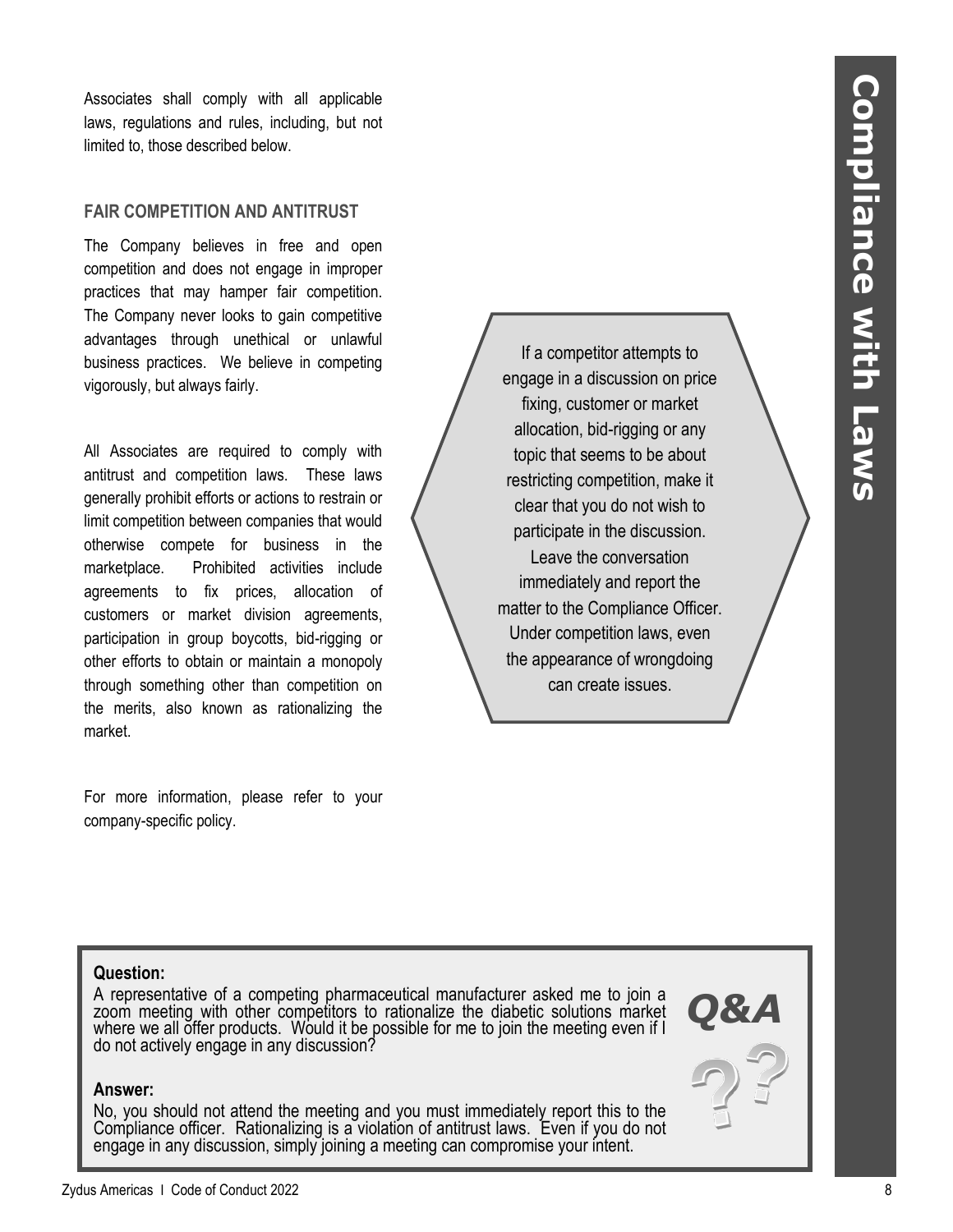Business courtesies and gifts offered or received must be of modest value by local standards and may only be offered or received under circumstances that comply with Business Policies and applicable law.

If you receive competitive intelligence anonymously or information is marked confidential, do not review it and contact the legal department immediately.

If there is any indication that information you obtained was not lawfully or ethically received or gathered, refuse to accept it.

#### **ANTI-BRIBERY AND ANTI-CORRUPTION**

Anti-Bribery and Anti-Corruption laws prohibit the offer, payment, solicitation or acceptance of any bribes, kickbacks or improper gratuities of any kind to win business or gain any other competitive advantage. In the United States, there are both federal and state laws that prohibit offering anything of value to a person or entity to improperly induce them to purchase, recommend the purchase of or make a referral for any type of healthcare goods or services for which payment may be paid, in whole or in part, by a U.S. federal healthcare program. These payments are sometimes referred to as kickbacks, and may include upfront cash payments, prebates, free products and services, lavish gifts and entertainment.

Associates are prohibited from offering, giving, requesting, accepting or receiving a bribe. Do not make, offer or promise anything of value, directly or indirectly, in an attempt to improperly influence a person's actions, obtain a regulatory advantage, influence formulary status or enhance the Company's commercial interests.

For more information, please refer to your company-specific policy.

#### **COMPETITIVE INTELLIGENCE**

Associates may not obtain information of or about our competitors ("competitive intelligence") in an illegal or unethical manner. Competitive intelligence shall be gathered using ethical and legal means. It is always acceptable to gather competitive intelligence through publicly available information. You must never use, or ask a third party to use, unlawful or unethical means to gather competitive intelligence.

The Company does not condone unethical or unlawful business practices for any purpose, including to gain a competitive advantage.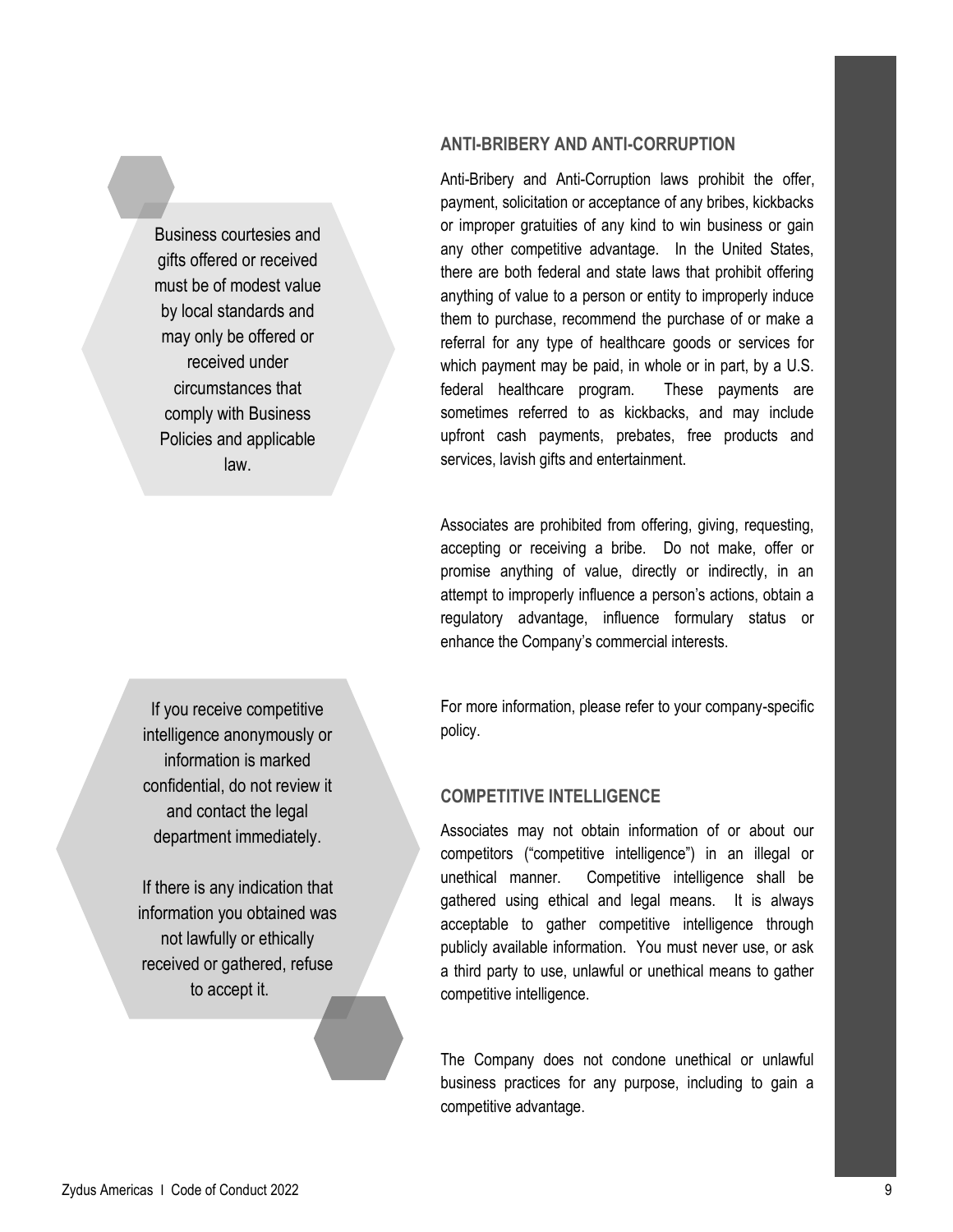

#### **FALSE CLAIMS ACT**

The federal False Claims Act ("FCA") and similar state laws protect the government from being overcharged and make it a crime to deliberately submit a false claim for reimbursement to a federal or state government or do anything to cause, assist or encourage customers to submit false claims to these programs. Activities that might violate the FCA or state laws include submitting false claims for government payment, fraudulently reporting false pricing information to government agencies and similar activities.

It is illegal to submit claims for payment to Medicare or Medicaid that you know or should know are false or fraudulent. Always report pricing information fully and accurately.

#### **TRADE LAWS**

The Company is committed to maintaining compliance with applicable trade laws. Many laws govern trade across borders, including laws that are designed to ensure that transactions are not being used for money laundering, laws that prohibit companies from illegal trade boycotts and laws regulating imports and exports.

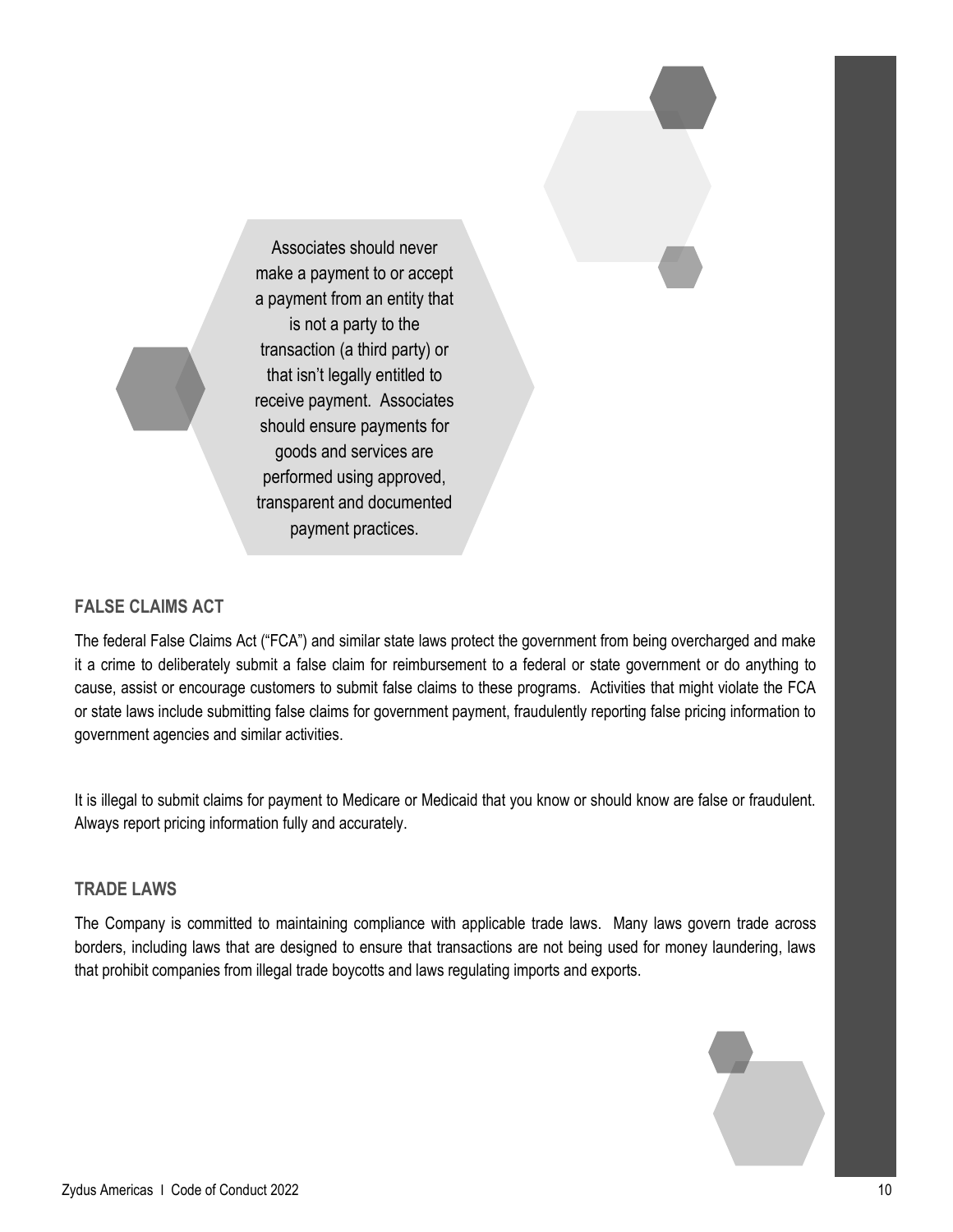#### **PRODUCT QUALITY AND SAFETY**

The Company is committed to establishing and maintaining quality standards that assure the safety and efficacy of our products. The Company is also committed to complying with all regulations, codes and standards applicable to our business. Associates must report safety, quality and/or performance issues concerning Company products.

In addition to our ethical obligations to report product quality and safety concerns, the Company has a legal obligation to track and report relevant safety and quality information to the appropriate regulatory authorities.

If an Associate becomes aware of product safety, quality or performance issues, the Associate should report all concerns to the Medical Affairs Department.

#### **ENVIRONMENTAL LAWS AND REGULATIONS**

The Company is committed to conducting its business in an environmentally sound manner and will comply with all applicable environmental laws and regulations and apply responsible standards where laws and regulations do not exist. The Company has zero tolerance for violation of applicable environmental laws and regulations.

Associates are required to be familiar with environmental laws and regulations that relate to their employment responsibilities and to comply with them. This includes ensuring that reports on environmental matters filed with government agencies or required by law to be published, are complete and accurate. Site managers should respond quickly and effectively to incidents resulting from its operations, in cooperation with industry organizations and authorized government agencies.

An adverse drug experience is any unfavorable, unintended event associated with the use of a drug in humans, regardless of whether it is drugrelated.

# *Q&A*

#### **Question:**

While on vacation, a fellow traveller told me that she developed a fever after taking one of our products. Do I have to report this conversation?

#### **Answer:**

Yes. Report the conversation for appropriate review and analysis.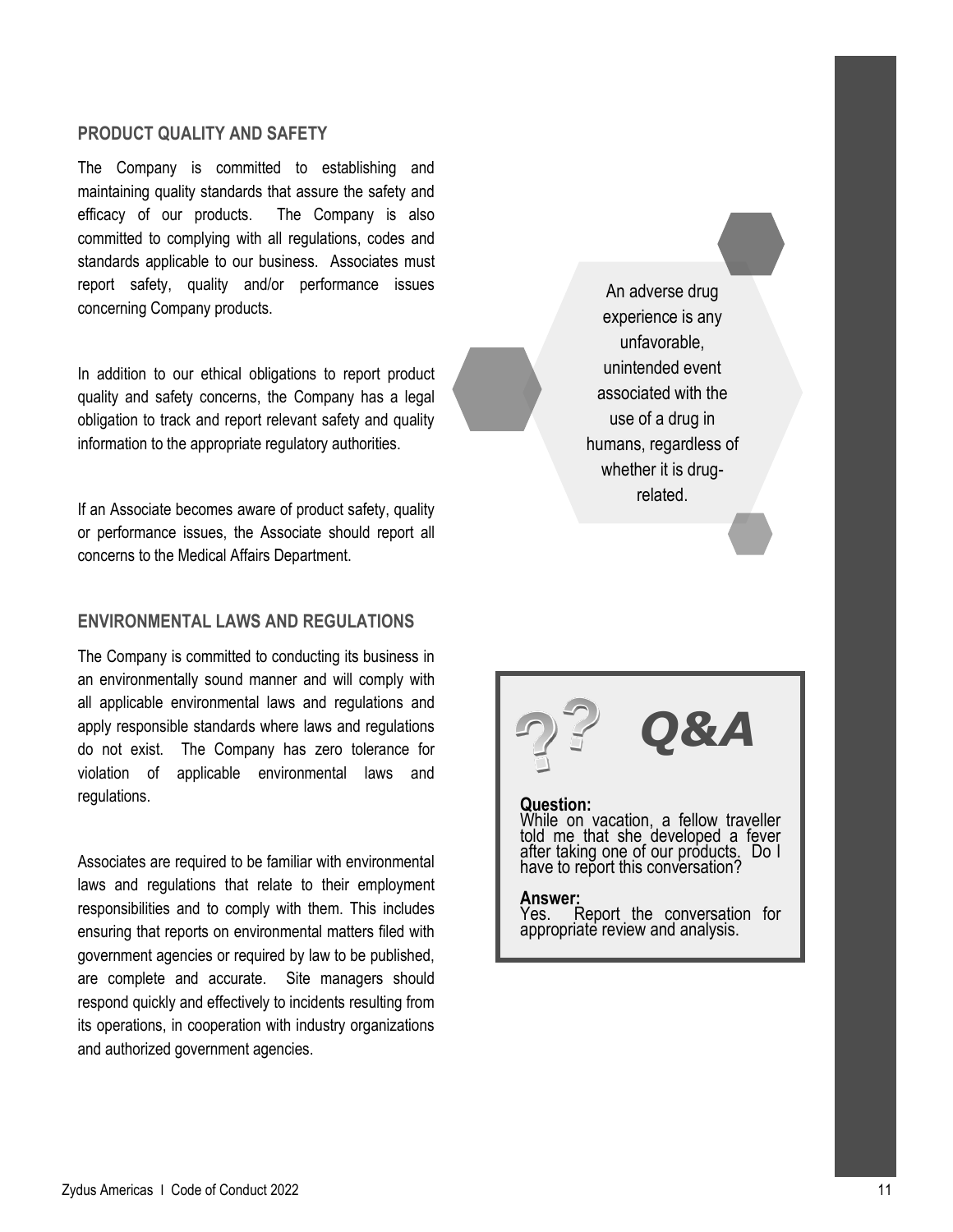

*Q&A*

#### **Question:**

The Company is seeking to hire a consultant for a project. Can I suggest retention of my father, who consults in the area?

#### **Answer:**

Since this may present a conflict of interest, you must disclose the relationship with your manager who will review the matter and determine what steps should be taken to address the potential conflict.

> Conflicts of interest arise when we place personal, social, financial or political interests before the interests of the Company.

You should not allow personal relationships to conflict with your employment responsibilities. Associates should avoid business, financial and/or other direct or indirect interests or relationships that conflict or have the potential to conflict with the interests of the Company or which may have the effect of dividing the Associate's loyalty to the Company. The Company prohibits Associates from using their position or Company relationships for private gain or benefit. Associates must avoid any situation that could impair his or her ability to make objective decisions on behalf of the Company or that has the appearance of creating a possible conflict of interest.

A conflict of interest may occur if:

- 1. You have an outside business interest or employment with an entity that does business with, or is a competitor, supplier or customer of the Company and/or which may interfere with your ability to perform your job responsibilities;
- 2. You or an immediate family member have a substantial financial interest in a supplier, competitor, consultant or customer of the Company; or
- 3. You use the Company's information, property or position for personal gain.

The Company requires Associates to provide notice of actual or potential conflicts of interest as they arise. You must provide notice to your immediate manager and receive written approval from the Compliance Officer before engaging in any activity that may create or appear to create a conflict of interest.

#### **PARTICIPATION IN OTHER COMPANIES**

Serving on outside boards can present conflicts of interest and should be disclosed and discussed with your manager. Before accepting memberships on any board, it is important to understand your legal responsibilities and avoid affiliations that carry the potential for distraction and conflicts of interest.

Associates shall not, without prior written consent of the Company, accept employment outside the Company that could pose a conflict of interest if, by taking the employment, you would not be able to dedicate the necessary time and attention to your position at the Company.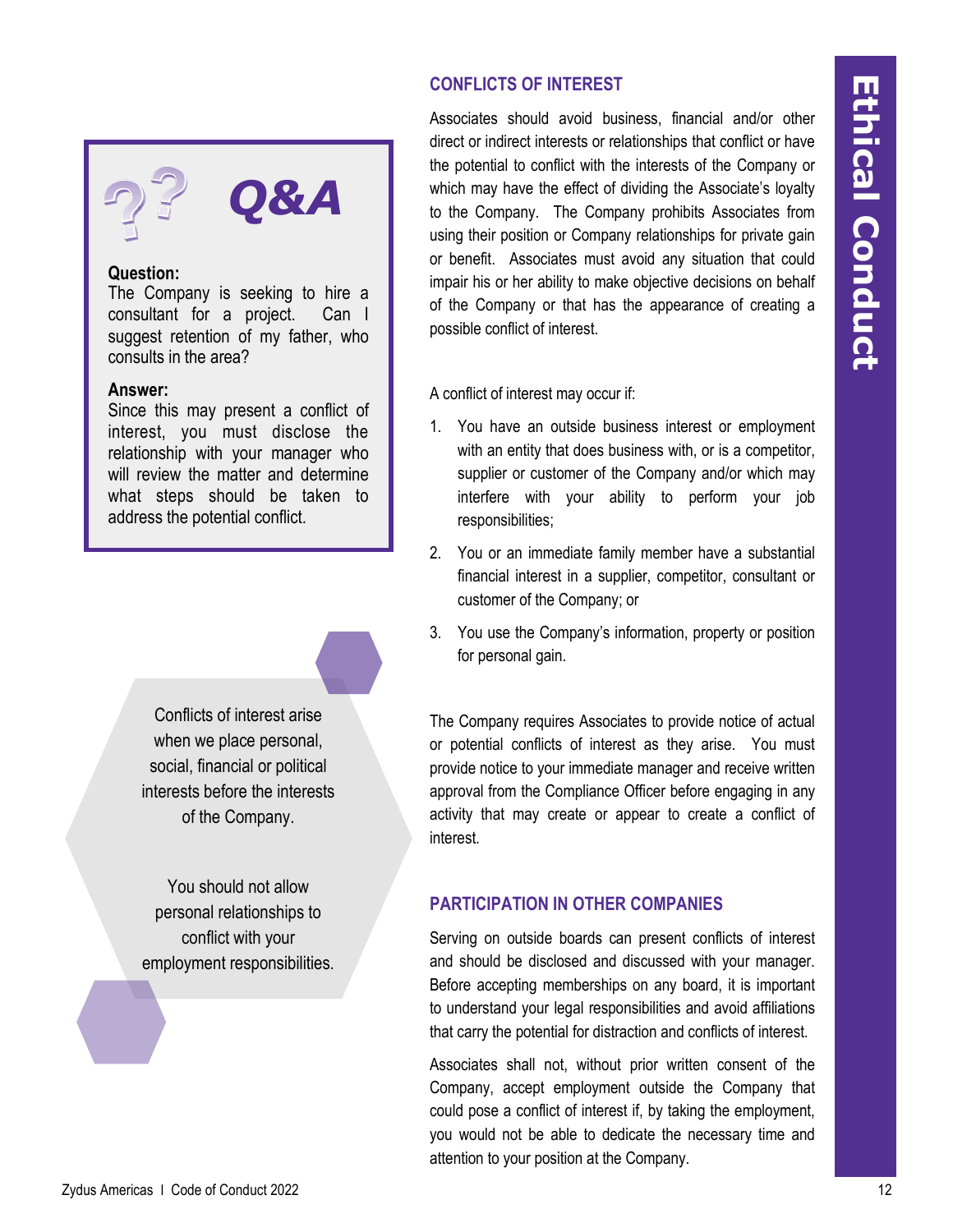#### **GIFTS AND ENTERTAINMENT**

Associates shall not accept gifts, favors, services, entertainment, money or other items of value that are intended to influence their judgment or actions. Gifts of nominal value (not in the form of cash) may be accepted if they are permissible under applicable laws and Business Policies and are not made with any corrupt intent or intent to influence the recipient.

No gifts or benefits shall be provided to public officials to influence the prescription or use of Company products, or to secure some other improper advantage. Additionally, no benefits shall be provided to healthcare professionals to influence the prescription or use of Company products, or to secure some other improper advantage. Under no circumstances should gifts or entertainment be provided to healthcare professionals.

#### **No gifts of cash are permissible under any circumstance.**

Business entertainment and meal expenses should be reasonable, related to a business purpose and not so frequent as to create an appearance of impropriety. The entertainment and meals must be lawful under applicable law and consistent with Business Policies as well as the policies and procedures of the guest's employer. Expenses must be properly reported according to Business Policies.

For more information, please refer to your companyspecific policy.

The gift or benefit should not create the appearance of impropriety to a reasonable person under all the facts and circumstances. Always be mindful of how something appears, even if you think it is permissible.

#### **POLITICAL ACTIVITIES**

The Company recognizes and encourages the right of our Associates to participate in the political process as individuals, on their own time and at their own expense. Company funds, facilities or assets may not be used for personal political activities.

#### **Question:**

A friend is running for local office and I would like to help with her campaign. May I do so?

#### **Answer:**

Yes. You may engage in personal political activities on your own time, just be sure not to use Company resources or the Company's name to advance the campaign.

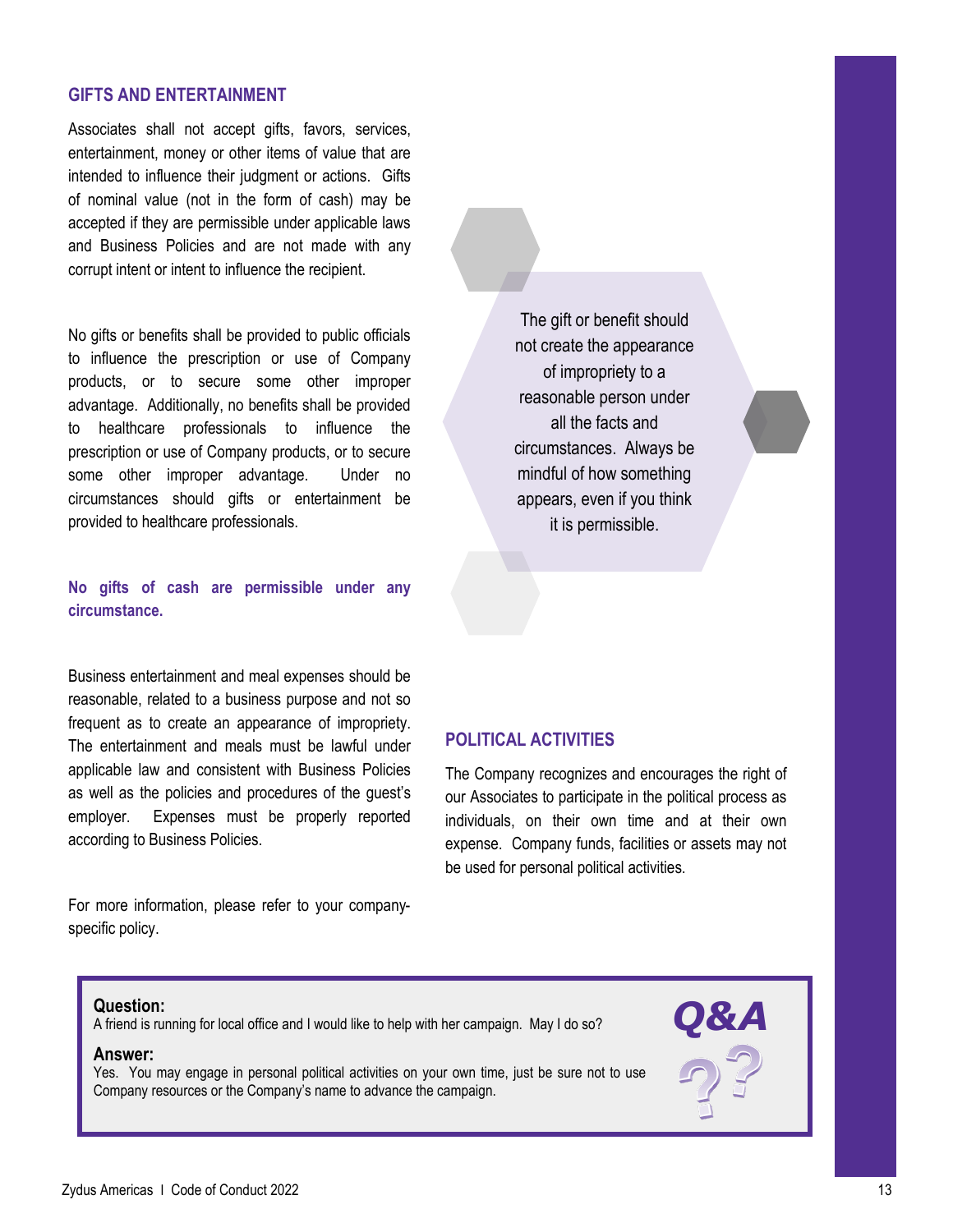#### **Question:**



I have been asked to be a reference for a software we use, but the software company has asked me to speak with one of our competitors. What should I do?

#### **Answer:**

Advise the software company that you would be happy to be a reference, but will need them to be on the call as a moderator. Ensure that the conversation does not stray from discussion around the software and do not discuss any confidential information while on the call.



#### **CONFIDENTIAL INFORMATION**

Protecting confidential information and intellectual property is critical to the success and growth of the Company. Some of our most valued assets include patents, trade secrets, trademarks, copyrights, knowhow, data, processes, experience, technical and business knowledge and financial information. Associates must protect our intellectual property and maintain the secrecy of our confidential information.

Associates should use care when dealing with company financial data, including but not limited to, pricing, acquisitions, divestitures, customer information or unpublished financial information. No Associate shall (i) copy/record any presentations/speech (through mobile phones or any other device); (ii) disclose any data to any person (iii) directly or indirectly trade in the securities of Company's affiliates. Any such act shall also be considered as violation of the Code of Conduct of the Company in addition to non-compliance of applicable laws.

Just as we value and protect our own confidential information, the Company expects its Associates to respect the confidential information of others. Whether we received information inadvertently or through a relationship with another company, we have a duty to use it only in ways that are ethical and legal. If you receive another company's information and you do not believe (or are not sure) that you have permission to have it, do not disseminate the information in any way and contact the Legal Department immediately.

If your employment or contractual relationship with the Company ends for any reason, you are still bound to protect the confidentiality of information you obtained while you were a Company Associate.

> Once confidential information has been disclosed, it enters the public domain and may be difficult to safeguard.

> Unauthorized disclosure could destroy its value and may give unfair advantage to others outside of the Company.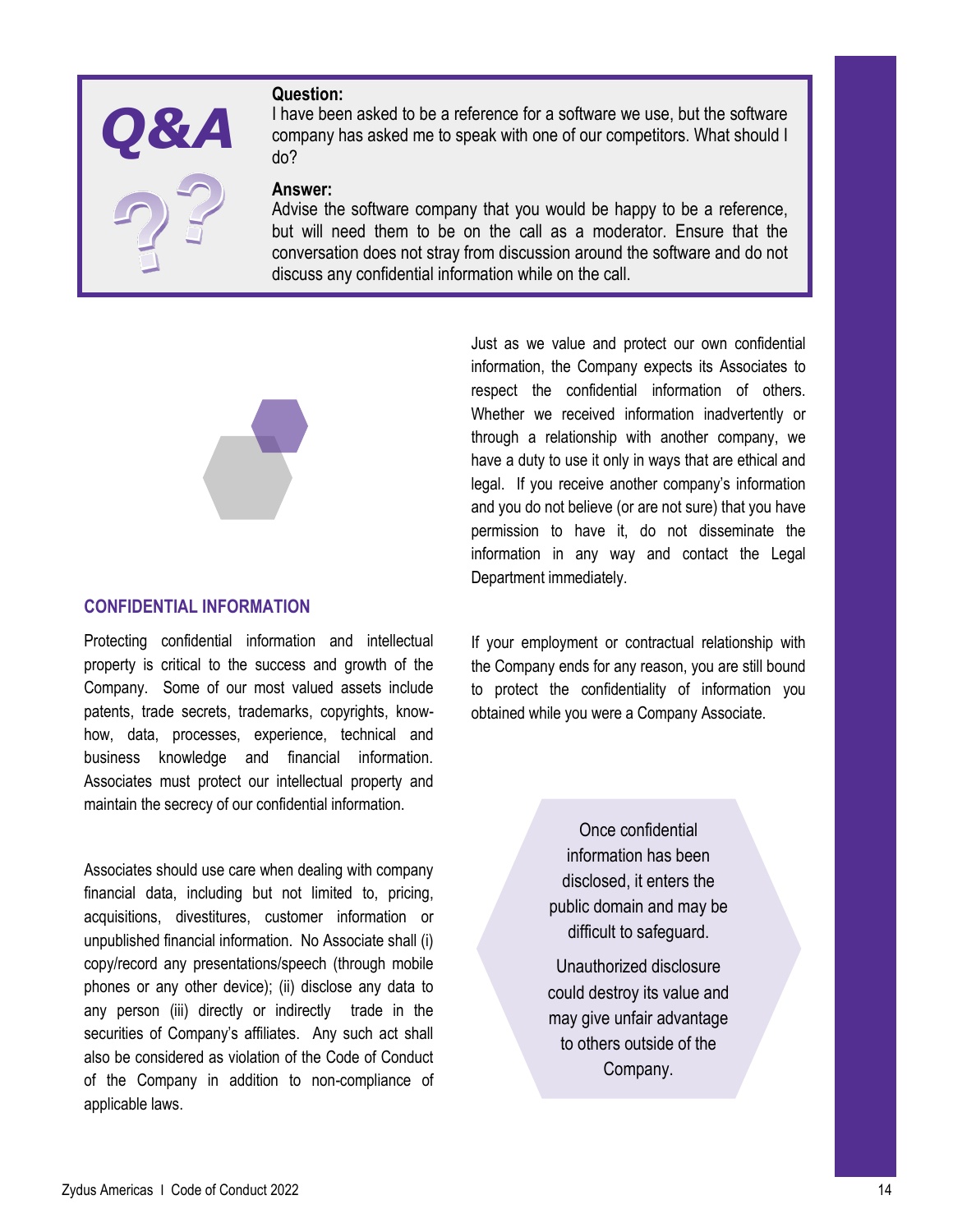#### **DATA PRIVACY**

The Company is dedicated to respecting the privacy of personal information. During the course of normal business activities, we may collect personal information of others. Avoid collecting, using or accessing personal information unless you have a legitimate business purpose and are authorized to obtain the information. Do not share personal information with unauthorized individuals or entities.

#### **ACCURATE BOOKS AND RECORDS**

The Company is committed to creating and maintaining business records that are accurate and complete. Falsified, inaccurate or incomplete business records can cause significant administrative issues for the Company, and could expose the Company to civil and criminal liability. Associates may not record falsified, misleading or intentionally incomplete information in any Company transactions and should strive to maintain complete and accurate business records.

#### **GOVERNMENT AUDITS AND INVESTIGATIONS**

The Company's policy is to cooperate fully with all government investigations or inquiries. In order to ensure that all government inquiries and investigations are handled and coordinated in an efficient manner, all government requests for information, audit and investigation, as well as service of a subpoena and search warrants, should be reported immediately to the Legal Department for handling.



.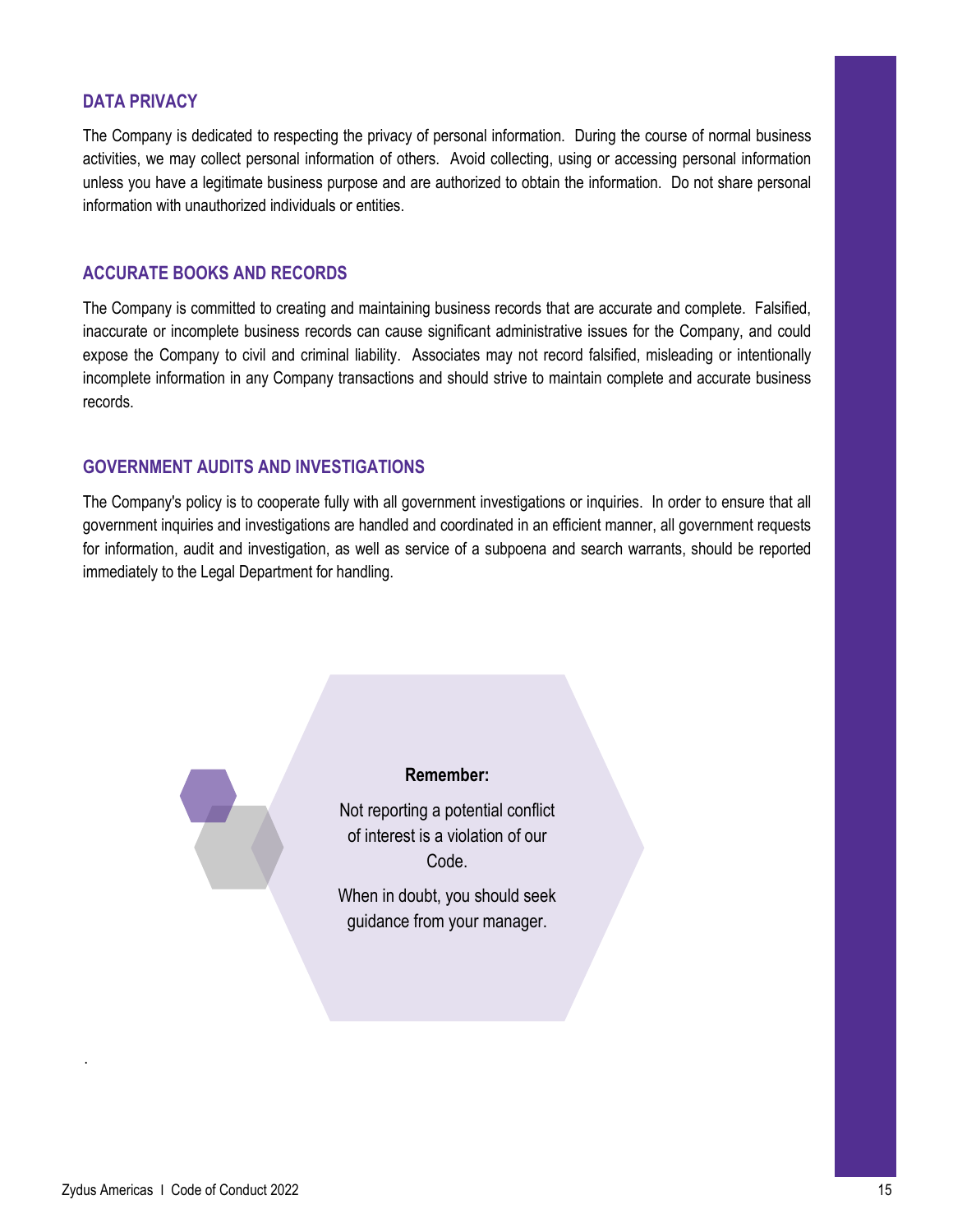The Company is committed to providing a supportive and collaborative work environment that is free from all types of harassment.

#### **EQUAL OPPORTUNITY AND**

#### **NON-DISCRIMINATION**

The Company recruits, hires, trains and promotes Associates without regard to their race, color, religion, gender, age, national origin, citizenship, marital status, sexual orientation or identity, genetic information, disability, veteran status or other protected characteristics. The Company strives to create and foster an environment of diversity and inclusion.

Additional details regarding our Equal Employment Opportunity and Non-Discrimination policies can be found in you company's Employee Handbook.

#### **USE OF COMPANY ASSETS**

Associates are entrusted with the proper use of Company systems and resources. Company assets including, but not limited to email and internet use and company issued or reimbursed mobile devices, should be used for legitimate business purposes, and under no circumstance should they be used for any illegal, disruptive, offensive or harmful purpose. Associates should take care to use company assets in a safe and secure manner.

The Company reserves the right to inspect and monitor Associate email and internet use. In addition, Company may request access to mobile devices that are issued by or the Associate is reimbursed for. Users should have no expectation of personal privacy in their use of Company assets.

#### **SOCIAL MEDIA AND NETWORKING**

Unless social media and networking is part of your job description, do not engage in such activities while on Company time or while using Company assets. Do not represent yourself as a Company spokesperson unless you are specifically authorized to do so.

It is important that even in your personal time, you use social media wisely and thoughtfully. Even content you may believe to be private can easily be replicated and reposted on public channels. In a situation like this, content you may feel comfortable sharing with family and friends can quickly be misunderstood and misinterpreted by those not sharing similar views.

For more information, please refer to your companyspecific policy.

> Social media includes any digital communication channels that allow individuals to create and share content and post comments.

#### **MEDIA REQUESTS/INQUIRIES**

Associates should forward all media requests or inquiries to the Legal Department or the media relations email at mediarelations@zydususa.com. Associates should never answer media questions or respond to media requests without consulting with the Legal Department.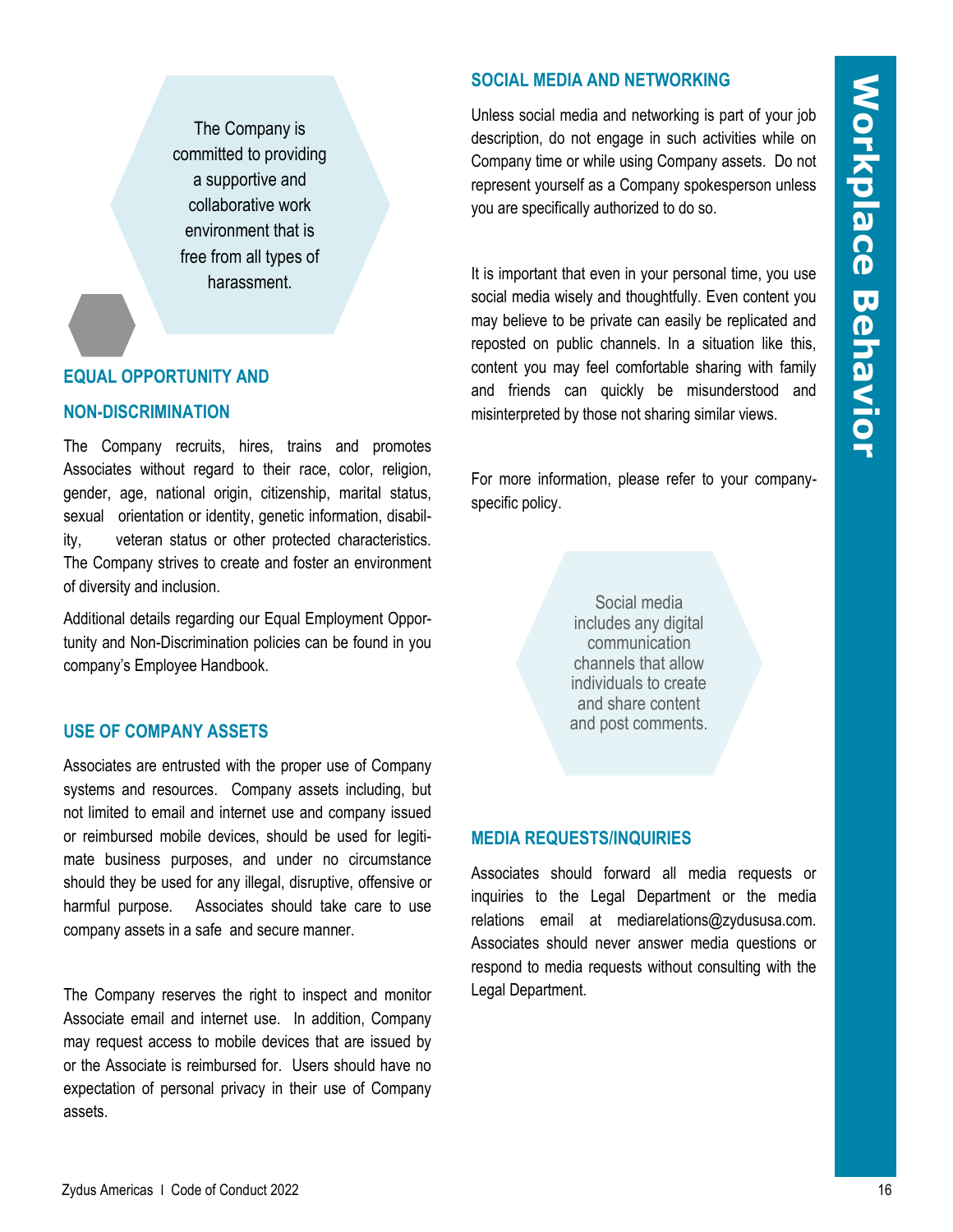### **WORKPLACE HARASSMENT, BULLYING AND VIOLENCE**

The Company expects Associates to exhibit the highest standards of professionalism and integrity and to treat each other with respect and dignity. The Company values and respects each and every employee and strives to create and maintain an environment that celebrates each Associate's individuality.

Workplace harassment is any physical or verbal act that creates an offensive, hostile or intimidating work environment.

Bullying is abusive conduct that includes threats, starting or spreading rumors, intimidation or interference with an Associates' ability to perform work or humiliation of another person.

Workplace violence of any kind, including intimidation or threats that cause others to feel unsafe, will not be tolerated. Weapons of any types are not permitted on Company property.

Workplace harassment, bullying or violence, in any form, will not be permitted and may result in disciplinary action, up to and including termination.

For more information, please refer to your companyspecific policy. Additional details regarding our Workplace Harassment, Bullying and Violence policies can be found in you company's Employee Handbook.

> Remarks or physical conduct that interfere with another person's work or creates an intimidating, hostile or offensive work environment are not tolerated.

#### **Question:**

One of my co-workers emailed an inappropriate joke to me and some of my fellow Associates. I found it offensive, but don't know if I should approach my coworker about my concern.

#### **Answer:**

The Company is committed to maintaining a professional work environment in which all Associates are treated with respect and dignity. Offensive or inappropriate behavior is not acceptable and will not be tolerated. If you feel uncomfortable speaking with your co-worker directly, please contact your manager or Human Resources for assistance.

*Q&A*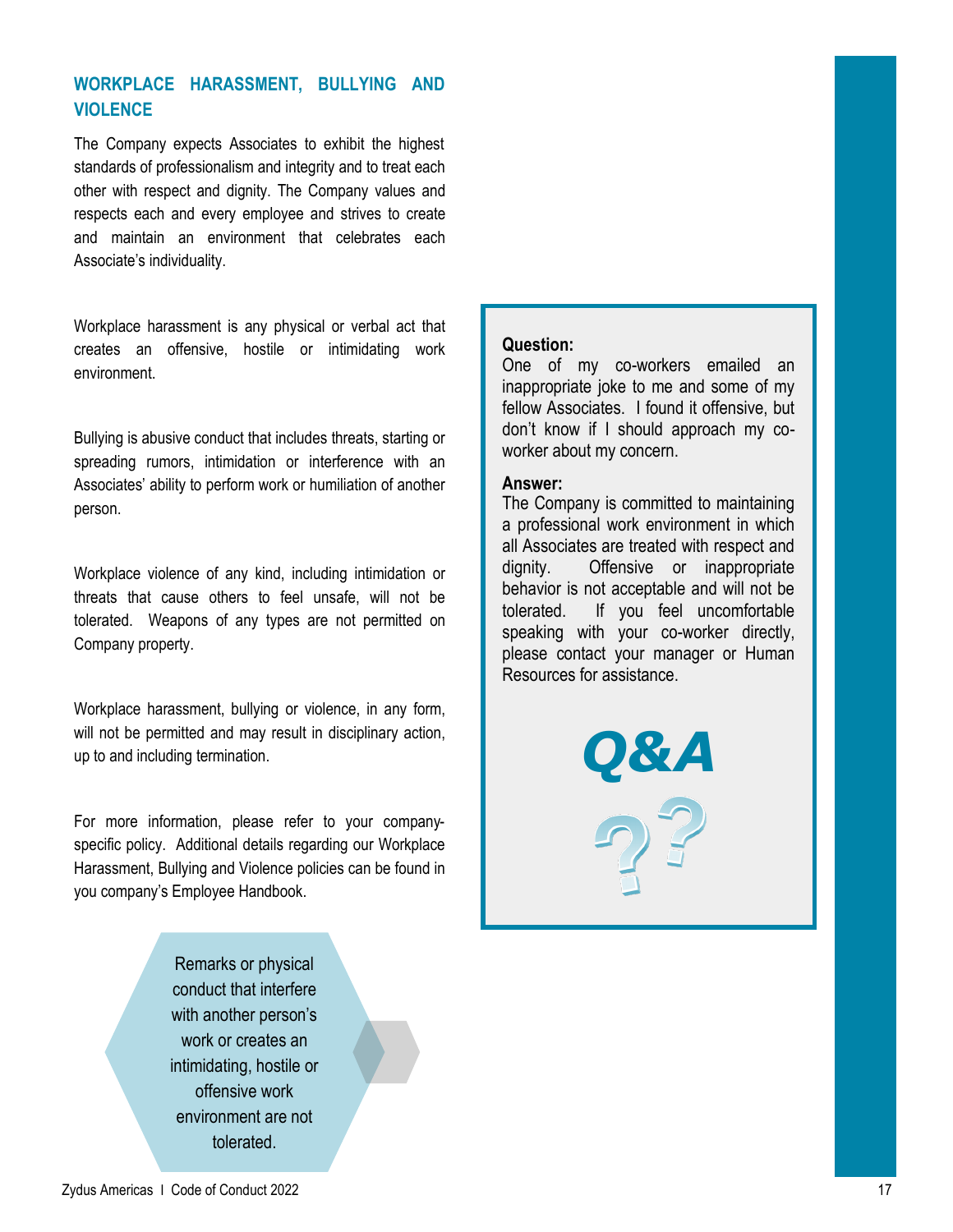#### **SUBSTANCE ABUSE**

The Company is committed to creating an environment free of substance abuse for the health, safety and well-being of our Associates and the Company. Associates are prohibited from the use of illegal drugs, and the misuse of alcohol and other intoxicating substances, including over-the-counter or prescriptions drugs. Associates are expected to report suspected violations of this policy to Human Resources.



Unsure what to do with your electronic document?

Ask yourself – if the document were in paper format, what would be done with it?

If the document would be saved in the official file, the electronic version should be saved in an electronic file. If the document would be thrown away, the electronic version can be deleted.

#### **RECORDS AND INFORMATION MANAGEMENT**

The Company is committed to maintaining business records and information in compliance with all applicable laws and legal requirements and has created record management policies and retention schedules. Associates must store and maintain, and when appropriate, destroy, Company records and information in accordance with the record management policies and retention schedules. Associates must abide by all instructions from the Company related to storing and maintaining information related to existing or potential litigation.

For more information, please refer to your companyspecific policy.

#### **Question:**

When should I dispose of my documents?

#### **Answer:**

First, determine if a legal hold applies. If so, all disposal activities must be suspended. Second, consult the record retention schedule to determine how long the document should be maintained. If there is no applicable legal hold and the record has exceeded any retention time periods specified, you may dispose of the document.

*Q&A*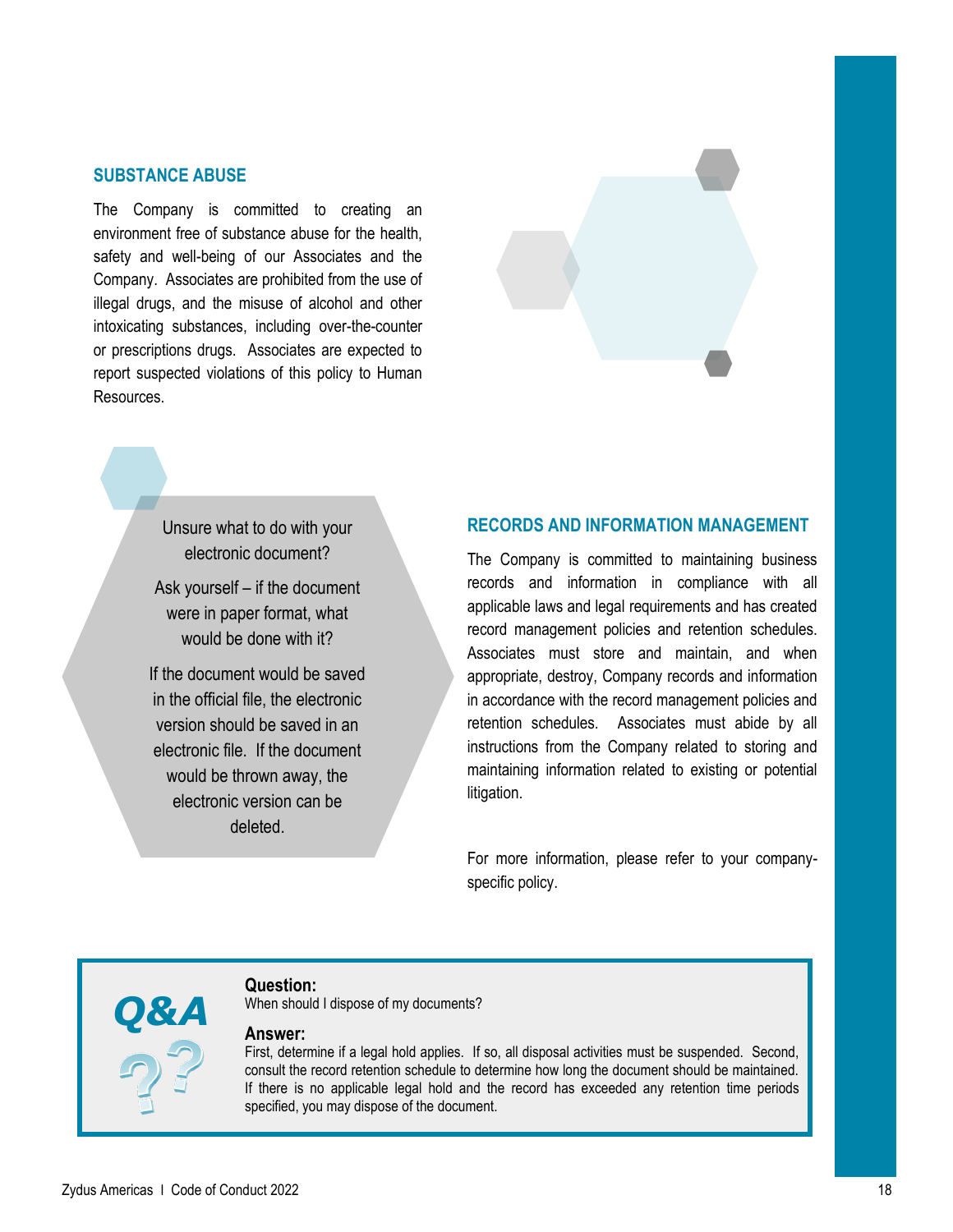